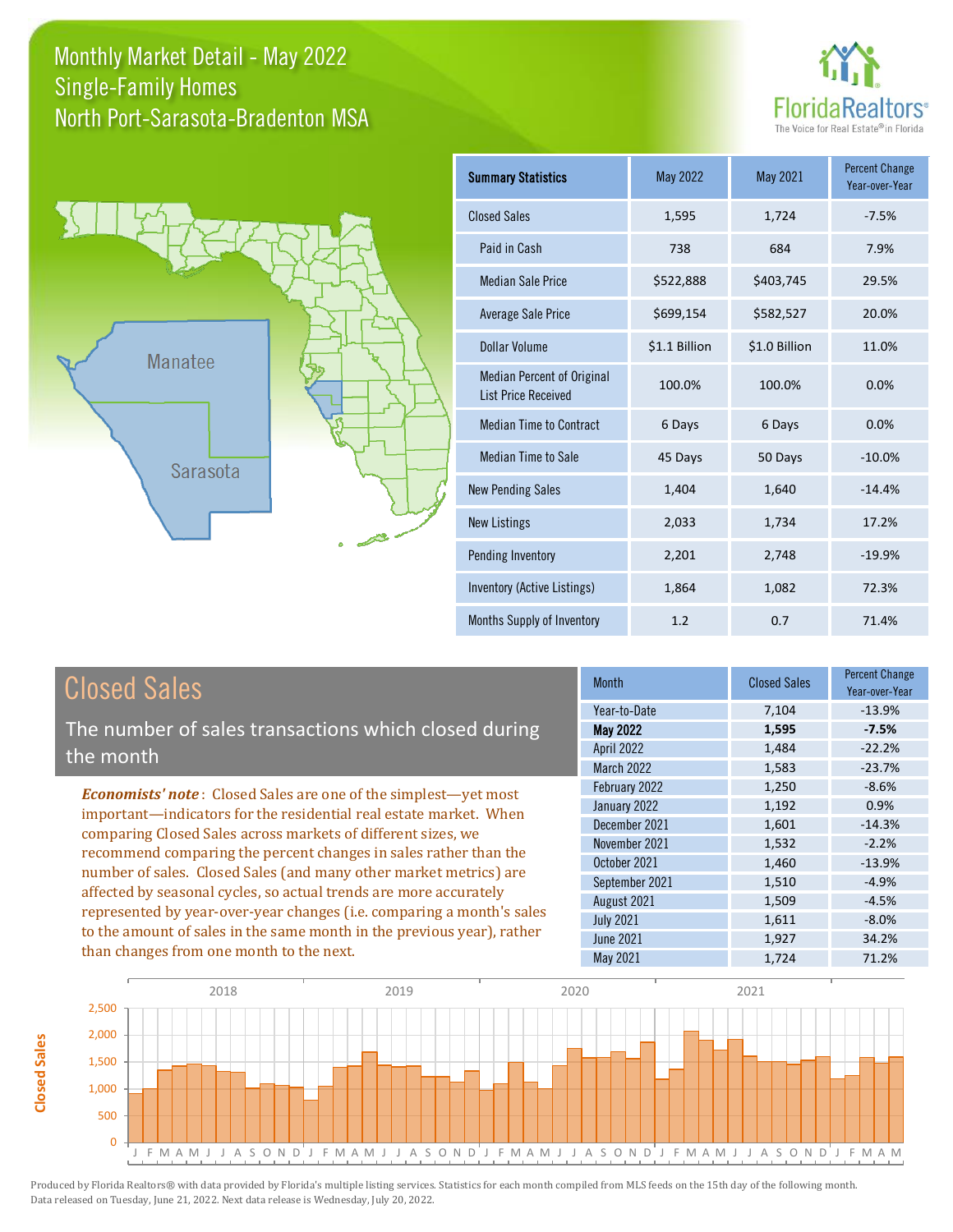

| Cash Sales                                                                     | <b>Month</b>      | <b>Cash Sales</b> | <b>Percent Change</b><br>Year-over-Year |
|--------------------------------------------------------------------------------|-------------------|-------------------|-----------------------------------------|
|                                                                                | Year-to-Date      | 3,209             | 0.1%                                    |
| The number of Closed Sales during the month in which                           | <b>May 2022</b>   | 738               | 7.9%                                    |
| buyers exclusively paid in cash                                                | <b>April 2022</b> | 697               | $-9.5%$                                 |
|                                                                                | <b>March 2022</b> | 711               | $-11.1%$                                |
|                                                                                | February 2022     | 565               | 5.8%                                    |
|                                                                                | January 2022      | 498               | 19.4%                                   |
| <b>Economists' note:</b> Cash Sales can be a useful indicator of the extent to | December 2021     | 612               | 2.9%                                    |
| which investors are participating in the market. Why? Investors are            | November 2021     | 642               | 32.9%                                   |
| far more likely to have the funds to purchase a home available up front,       | October 2021      | 569               | 13.3%                                   |
| whereas the typical homebuyer requires a mortgage or some other                | September 2021    | 643               | 40.1%                                   |
| form of financing. There are, of course, many possible exceptions, so          | August 2021       | 618               | 46.4%                                   |
| this statistic should be interpreted with care.                                | <b>July 2021</b>  | 675               | 41.2%                                   |



## Cash Sales as a Percentage of Closed Sales

The percentage of Closed Sales during the month which were Cash Sales

*Economists' note* : This statistic is simply another way of viewing Cash Sales. The remaining percentages of Closed Sales (i.e. those not paid fully in cash) each month involved some sort of financing, such as mortgages, owner/seller financing, assumed loans, etc.

| Month            | <b>Percent of Closed</b><br>Sales Paid in Cash | <b>Percent Change</b><br>Year-over-Year |
|------------------|------------------------------------------------|-----------------------------------------|
| Year-to-Date     | 45.2%                                          | 16.5%                                   |
| <b>May 2022</b>  | 46.3%                                          | 16.6%                                   |
| April 2022       | 47.0%                                          | 16.3%                                   |
| March 2022       | 44.9%                                          | 16.6%                                   |
| February 2022    | 45.2%                                          | 15.6%                                   |
| January 2022     | 41.8%                                          | 18.4%                                   |
| December 2021    | 38.2%                                          | 20.1%                                   |
| November 2021    | 41.9%                                          | 36.0%                                   |
| October 2021     | 39.0%                                          | 31.8%                                   |
| September 2021   | 42.6%                                          | 47.4%                                   |
| August 2021      | 41.0%                                          | 53.6%                                   |
| <b>July 2021</b> | 41.9%                                          | 53.5%                                   |
| <b>June 2021</b> | 43.2%                                          | 74.2%                                   |
| May 2021         | 39.7%                                          | 51.5%                                   |

June 2021 833 134.0%

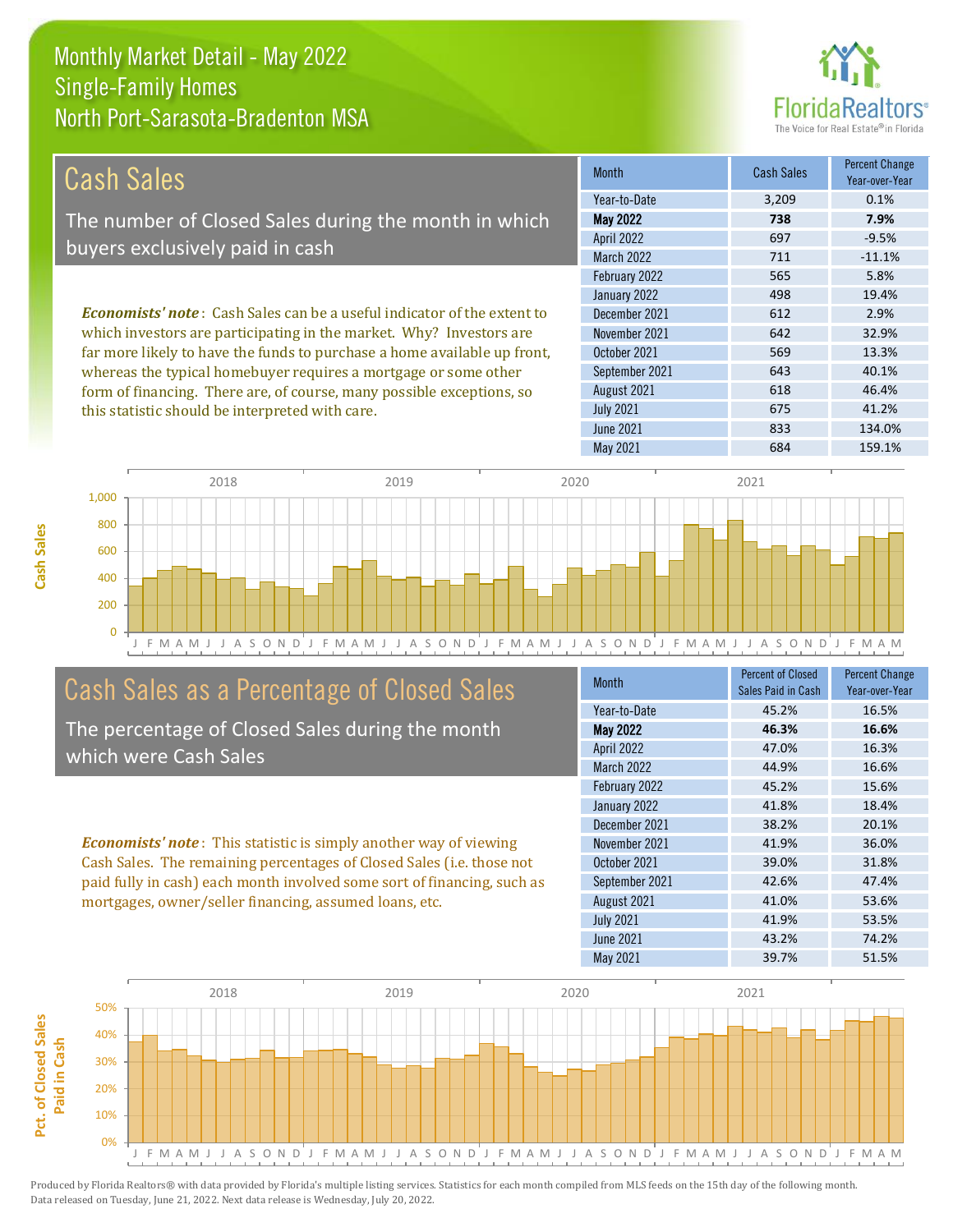

### *Economists' note* : Median Sale Price is our preferred summary statistic for price activity because, unlike Average Sale Price, Median Sale Price is not sensitive to high sale prices for small numbers of homes that may not be characteristic of the market area. Keep in mind that median price trends over time are not always solely caused by changes in the general value of local real estate. Median sale price only September 2021 **\$420,000** 26.3% August 2021 **\$409,900** 20.6% \$458,450 23.9% January 2022 <br>  $\frac{1}{2}$  \$470,000 32.4% October 2021 **\$415,389** 18.1% April 2022 \$500,000 26.6% March 2022 \$500,000 29.9% December 2021 \$450,000 26.8% November 2021 **\$432,625** 23.6% February 2022 Month Median Sale Price Percent Change Year-over-Year May 2022 **\$522,888 29.5%** Year-to-Date \$495,000 28.8% Median Sale Price The median sale price reported for the month (i.e. 50% of sales were above and 50% of sales were below)



## Average Sale Price

The average sale price reported for the month (i.e. total sales in dollars divided by the number of sales)

reflects the values of the homes that *sold* each month, and the mix of

the types of homes that sell can change over time.

*Economists' note* : Usually, we prefer Median Sale Price over Average Sale Price as a summary statistic for home prices. However, Average Sale Price does have its uses—particularly when it is analyzed alongside the Median Sale Price. For one, the relative difference between the two statistics can provide some insight into the market for higher-end homes in an area.

| <b>Month</b>     | <b>Average Sale Price</b> | <b>Percent Change</b><br>Year-over-Year |
|------------------|---------------------------|-----------------------------------------|
| Year-to-Date     | \$684,871                 | 21.0%                                   |
| <b>May 2022</b>  | \$699,154                 | 20.0%                                   |
| April 2022       | \$722,776                 | 21.3%                                   |
| March 2022       | \$680,603                 | 18.2%                                   |
| February 2022    | \$659,423                 | 21.1%                                   |
| January 2022     | \$650,924                 | 30.2%                                   |
| December 2021    | \$612,896                 | 19.5%                                   |
| November 2021    | \$568,904                 | 12.5%                                   |
| October 2021     | \$580,582                 | 18.9%                                   |
| September 2021   | \$549,564                 | 18.9%                                   |
| August 2021      | \$566,610                 | 16.5%                                   |
| <b>July 2021</b> | \$584,307                 | 27.5%                                   |
| <b>June 2021</b> | \$590,051                 | 37.2%                                   |
| May 2021         | \$582,527                 | 45.7%                                   |

July 2021 **\$415,000** 22.1% June 2021 **\$402,500** \$402,500 27.8%



Produced by Florida Realtors® with data provided by Florida's multiple listing services. Statistics for each month compiled from MLS feeds on the 15th day of the following month. Data released on Tuesday, June 21, 2022. Next data release is Wednesday, July 20, 2022.

**Average Sale Price**

**Average Sale Price**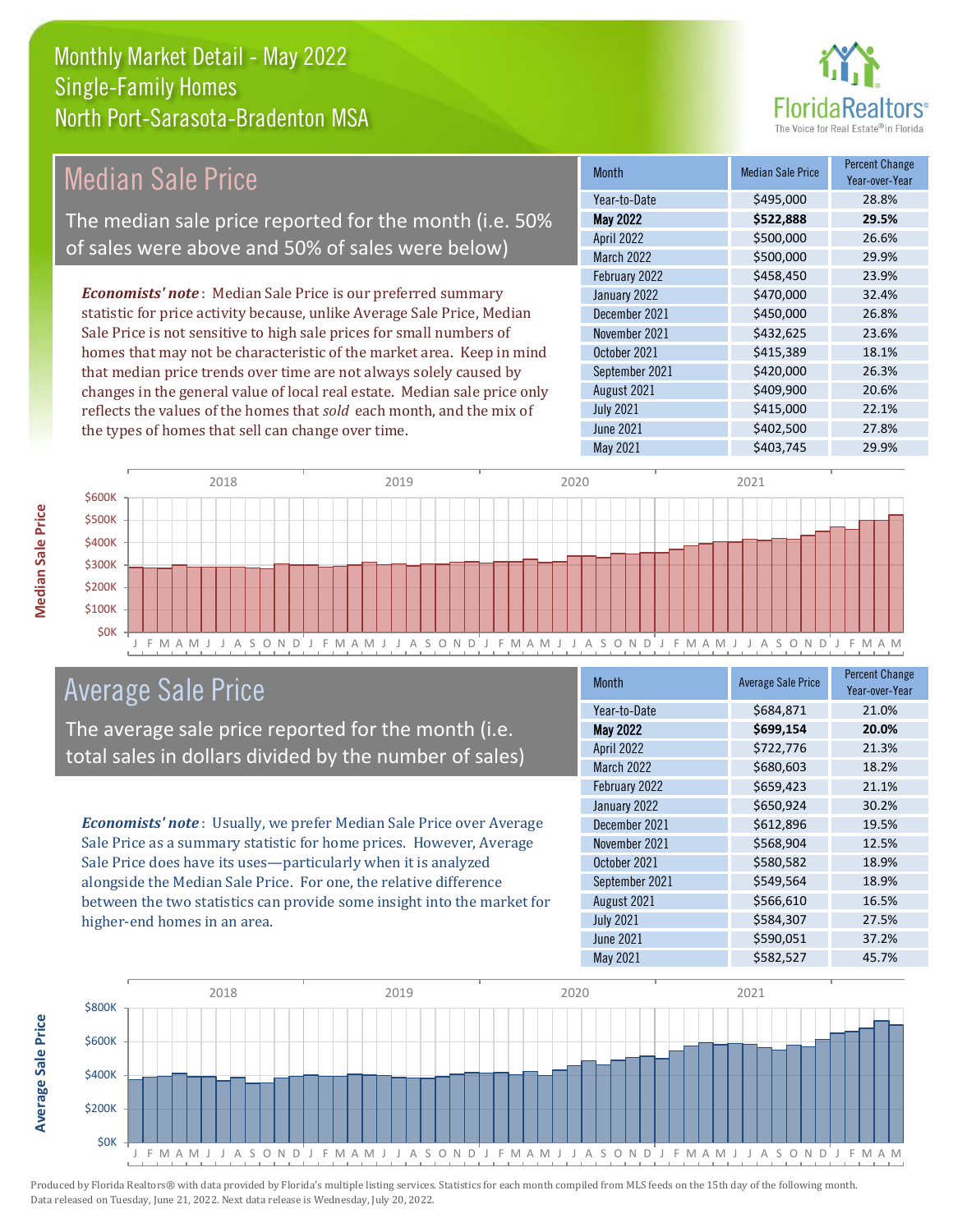

## Dollar Volume

The sum of the sale prices for all sales which closed during the month

*Economists' note* : Dollar Volume is simply the sum of all sale prices in a given time period, and can quickly be calculated by multiplying Closed Sales by Average Sale Price. It is a strong indicator of the health of the real estate industry in a market, and is of particular interest to real estate professionals, investors, analysts, and government agencies. Potential home sellers and home buyers, on the other hand, will likely be better served by paying attention to trends in the two components of Dollar Volume (i.e. sales and prices) individually.

| <b>Month</b>     | Dollar Volume   | <b>Percent Change</b><br>Year-over-Year |
|------------------|-----------------|-----------------------------------------|
| Year-to-Date     | \$4.9 Billion   | 4.2%                                    |
| <b>May 2022</b>  | \$1.1 Billion   | 11.0%                                   |
| April 2022       | \$1.1 Billion   | $-5.6%$                                 |
| March 2022       | \$1.1 Billion   | $-9.9%$                                 |
| February 2022    | \$824.3 Million | 10.7%                                   |
| January 2022     | \$775.9 Million | 31.4%                                   |
| December 2021    | \$981.2 Million | 2.4%                                    |
| November 2021    | \$871.6 Million | 10.0%                                   |
| October 2021     | \$847.6 Million | 2.4%                                    |
| September 2021   | \$829.8 Million | 13.1%                                   |
| August 2021      | \$855.0 Million | 11.3%                                   |
| <b>July 2021</b> | \$941.3 Million | 17.2%                                   |
| <b>June 2021</b> | \$1.1 Billion   | 84.0%                                   |
| <b>May 2021</b>  | \$1.0 Billion   | 149.5%                                  |



## Median Percent of Original List Price Received

The median of the sale price (as a percentage of the original list price) across all properties selling during the month

*Economists' note* : The Median Percent of Original List Price Received is useful as an indicator of market recovery, since it typically rises as buyers realize that the market may be moving away from them and they need to match the selling price (or better it) in order to get a contract on the house. This is usually the last measure to indicate a market has shifted from down to up, so it is what we would call a *lagging* indicator.

| <b>Month</b>      | Med. Pct. of Orig.         | <b>Percent Change</b> |
|-------------------|----------------------------|-----------------------|
|                   | <b>List Price Received</b> | Year-over-Year        |
| Year-to-Date      | 100.0%                     | 0.0%                  |
| <b>May 2022</b>   | 100.0%                     | 0.0%                  |
| April 2022        | 100.2%                     | 0.2%                  |
| <b>March 2022</b> | 100.0%                     | 0.0%                  |
| February 2022     | 100.0%                     | 1.1%                  |
| January 2022      | 100.0%                     | 1.8%                  |
| December 2021     | 100.0%                     | 1.7%                  |
| November 2021     | 100.0%                     | 1.7%                  |
| October 2021      | 100.0%                     | 2.0%                  |
| September 2021    | 100.0%                     | 2.6%                  |
| August 2021       | 100.0%                     | 2.6%                  |
| <b>July 2021</b>  | 100.0%                     | 3.5%                  |
| <b>June 2021</b>  | 100.0%                     | 4.0%                  |
| May 2021          | 100.0%                     | 3.8%                  |



Produced by Florida Realtors® with data provided by Florida's multiple listing services. Statistics for each month compiled from MLS feeds on the 15th day of the following month. Data released on Tuesday, June 21, 2022. Next data release is Wednesday, July 20, 2022.

**Med. Pct. of Orig.** 

Med. Pct. of Orig.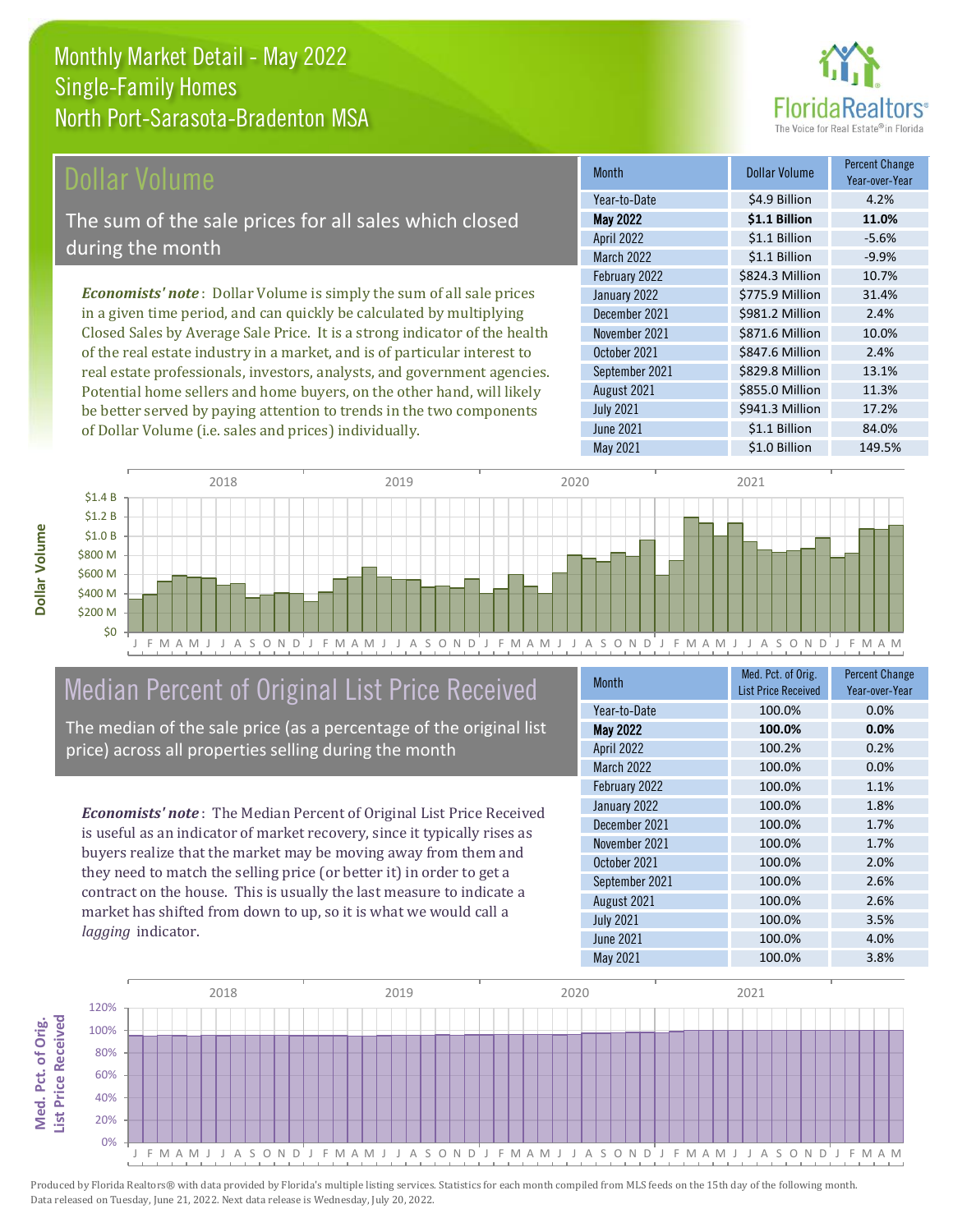

## Median Time to Contract

The median number of days between the listing date and contract date for all Closed Sales during the month

*Economists' note* : Like Time to Sale, Time to Contract is a measure of the length of the home selling process calculated for sales which closed during the month. The difference is that Time to Contract measures the number of days between the initial listing of a property and the signing of the contract which eventually led to the closing of the sale. When the gap between Median Time to Contract and Median Time to Sale grows, it is usually a sign of longer closing times and/or declining numbers of cash sales.

| <b>Month</b>      | Median Time to<br>Contract | Percent Change<br>Year-over-Year |
|-------------------|----------------------------|----------------------------------|
| Year-to-Date      | 6 Days                     | $-40.0%$                         |
| <b>May 2022</b>   | 6 Days                     | 0.0%                             |
| <b>April 2022</b> | 5 Days                     | $-28.6%$                         |
| March 2022        | 5 Days                     | $-54.5%$                         |
| February 2022     | 6 Days                     | $-62.5%$                         |
| January 2022      | 7 Days                     | $-61.1%$                         |
| December 2021     | 7 Days                     | $-58.8%$                         |
| November 2021     | 7 Days                     | $-58.8%$                         |
| October 2021      | 6 Days                     | $-68.4%$                         |
| September 2021    | 7 Days                     | $-69.6%$                         |
| August 2021       | 5 Days                     | $-83.3%$                         |
| <b>July 2021</b>  | 6 Days                     | $-87.0%$                         |
| <b>June 2021</b>  | 5 Days                     | $-91.2%$                         |
| <b>May 2021</b>   | 6 Days                     | $-82.9%$                         |



## Median Time to Sale

**Median Time to** 

**Median Time to** 

The median number of days between the listing date and closing date for all Closed Sales during the month

*Economists' note* : Time to Sale is a measure of the length of the home selling process, calculated as the number of days between the initial listing of a property and the closing of the sale. *Median* Time to Sale is the amount of time the "middle" property selling this month was on the market. That is, 50% of homes selling this month took *less* time to sell, and 50% of homes took *more* time to sell. Median Time to Sale gives a more accurate picture than Average Time to Sale, which can be skewed upward by small numbers of properties taking an abnormally long time to sell.

| <b>Month</b>      | <b>Median Time to Sale</b> | <b>Percent Change</b><br>Year-over-Year |
|-------------------|----------------------------|-----------------------------------------|
| Year-to-Date      | 45 Days                    | $-19.6%$                                |
| May 2022          | 45 Days                    | $-10.0%$                                |
| April 2022        | 44 Days                    | $-17.0%$                                |
| <b>March 2022</b> | 42 Days                    | $-23.6%$                                |
| February 2022     | 43 Days                    | $-31.7%$                                |
| January 2022      | 51 Days                    | $-22.7%$                                |
| December 2021     | 47 Days                    | $-24.2%$                                |
| November 2021     | 48 Days                    | $-23.8%$                                |
| October 2021      | 47 Days                    | $-29.9%$                                |
| September 2021    | 47 Days                    | $-32.9%$                                |
| August 2021       | 47 Days                    | $-39.0%$                                |
| <b>July 2021</b>  | 48 Days                    | $-49.5%$                                |
| <b>June 2021</b>  | 48 Days                    | $-53.4%$                                |
| May 2021          | 50 Days                    | $-39.8%$                                |

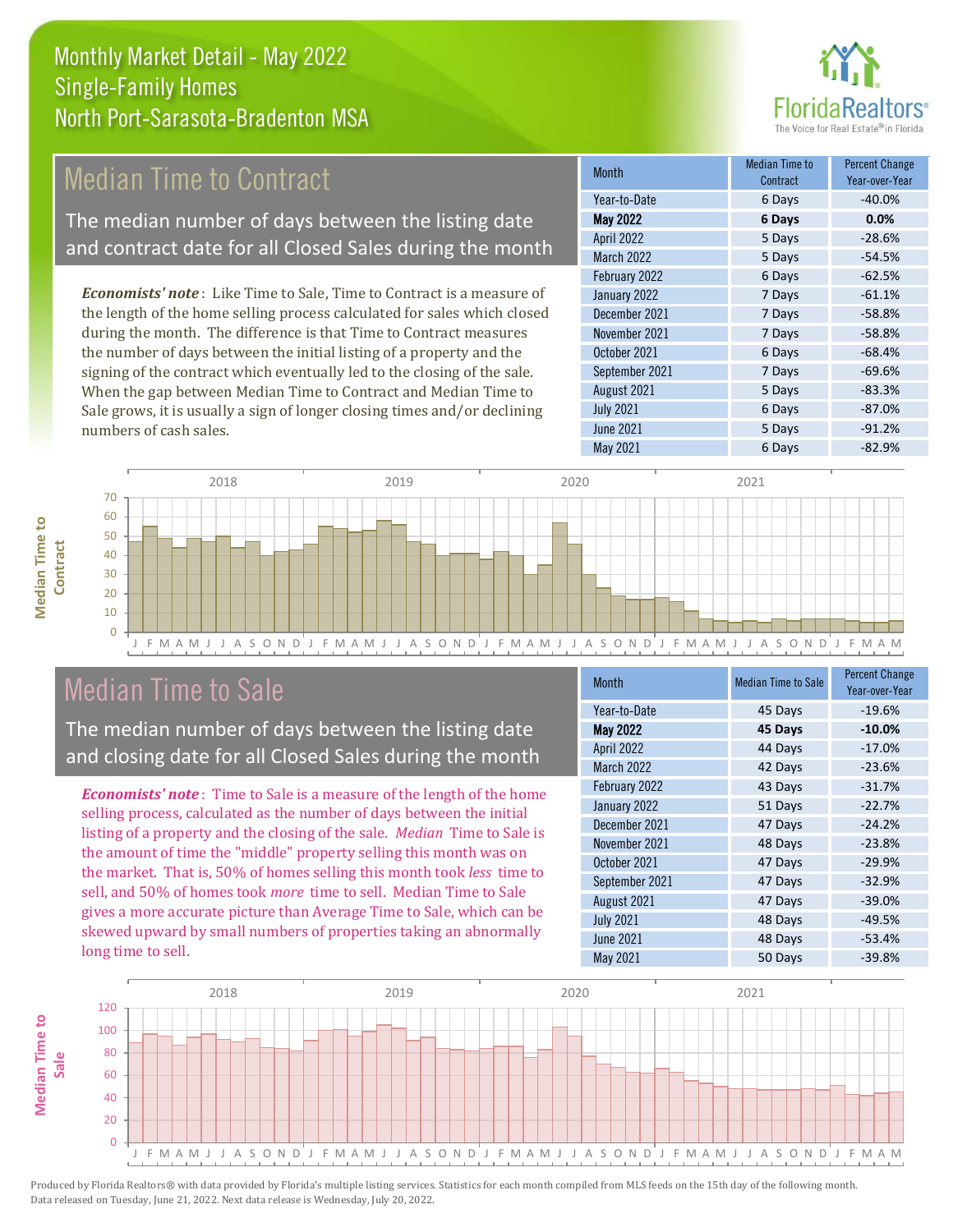

| <b>New Pending Sales</b>                                                      | <b>Month</b>      | <b>New Pending Sales</b> | <b>Percent Change</b><br>Year-over-Year |
|-------------------------------------------------------------------------------|-------------------|--------------------------|-----------------------------------------|
|                                                                               | Year-to-Date      | 7,247                    | $-19.3%$                                |
| The number of listed properties that went under                               | <b>May 2022</b>   | 1,404                    | $-14.4%$                                |
| contract during the month                                                     | <b>April 2022</b> | 1.471                    | $-14.6%$                                |
|                                                                               | <b>March 2022</b> | 1,530                    | $-20.5%$                                |
|                                                                               | February 2022     | 1,386                    | $-23.4%$                                |
| <b>Economists' note:</b> Because of the typical length of time it takes for a | January 2022      | 1,456                    | $-22.6%$                                |
| sale to close, economists consider Pending Sales to be a decent               | December 2021     | 1,130                    | $-14.5%$                                |
| indicator of potential future Closed Sales. It is important to bear in        | November 2021     | 1,336                    | $-9.5%$                                 |
| mind, however, that not all Pending Sales will be closed successfully.        | October 2021      | 1,528                    | $-9.9%$                                 |
| So, the effectiveness of Pending Sales as a future indicator of Closed        | September 2021    | 1,375                    | $-16.2%$                                |
| Sales is susceptible to changes in market conditions such as the              | August 2021       | 1,468                    | $-16.4%$                                |



## New Listings

distressed properties for sale.

The number of properties put onto the market during the month

availability of financing for homebuyers and the inventory of

*Economists' note* : New Listings tend to rise in delayed response to increasing prices, so they are often seen as a lagging indicator of market health. As prices rise, potential sellers raise their estimations of value—and in the most recent cycle, rising prices have freed up many potential sellers who were previously underwater on their mortgages. Note that in our calculations, we take care to not include properties that were recently taken off the market and quickly relisted, since these are not really *new* listings.

| Month             | <b>New Listings</b> | <b>Percent Change</b><br>Year-over-Year |
|-------------------|---------------------|-----------------------------------------|
| Year-to-Date      | 8,919               | 5.7%                                    |
| May 2022          | 2,033               | 17.2%                                   |
| April 2022        | 1,910               | 5.1%                                    |
| <b>March 2022</b> | 1,942               | 4.2%                                    |
| February 2022     | 1,511               | $-0.4%$                                 |
| January 2022      | 1,523               | 1.2%                                    |
| December 2021     | 1,204               | $-8.8%$                                 |
| November 2021     | 1,412               | $-2.1%$                                 |
| October 2021      | 1,604               | $-10.1%$                                |
| September 2021    | 1,575               | $-3.7%$                                 |
| August 2021       | 1,692               | 2.3%                                    |
| <b>July 2021</b>  | 1,696               | 3.0%                                    |
| <b>June 2021</b>  | 1,699               | 23.0%                                   |
| May 2021          | 1,734               | 27.1%                                   |

May 2021 1,640 4.2%

 $July 2021$   $1,334$   $-25.3%$ June 2021 **1,522** -15.5%



**New Listings**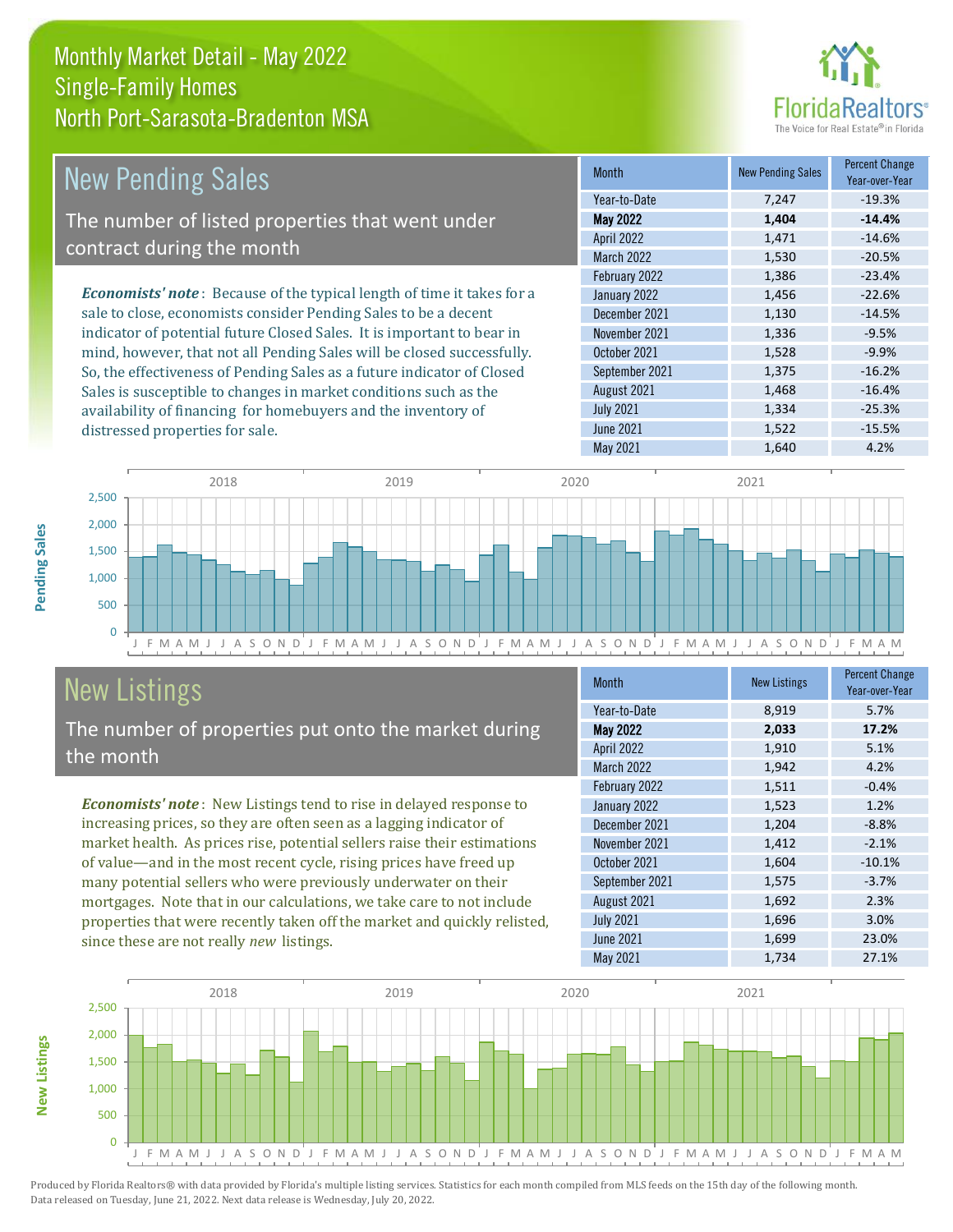## Monthly Market Detail - May 2022 North Port-Sarasota-Bradenton MSA Single-Family Homes

## Inventory (Active Listings) The number of property listings active at the end of the month

*Economists' note* : There are a number of ways to define and calculate Inventory. Our method is to simply count the number of active listings on the last day of the month, and hold this number to compare with the same month the following year. Inventory rises when New Listings are outpacing the number of listings that go off-market (regardless of whether they actually sell). Likewise, it falls when New Listings aren't keeping up with the rate at which homes are going off-market.

| <b>Month</b>             | Inventory | <b>Percent Change</b><br>Year-over-Year |
|--------------------------|-----------|-----------------------------------------|
| <b>YTD (Monthly Avg)</b> | 1,250     | $-1.6%$                                 |
| <b>May 2022</b>          | 1,864     | 72.3%                                   |
| April 2022               | 1,402     | 27.1%                                   |
| <b>March 2022</b>        | 1,121     | $-2.3%$                                 |
| February 2022            | 906       | $-31.7%$                                |
| January 2022             | 957       | $-43.6%$                                |
| December 2021            | 1,024     | $-53.1%$                                |
| November 2021            | 1,176     | $-50.4%$                                |
| October 2021             | 1,286     | $-49.7%$                                |
| September 2021           | 1,350     | $-48.0%$                                |
| August 2021              | 1,325     | $-52.0%$                                |
| <b>July 2021</b>         | 1,293     | $-56.8%$                                |
| <b>June 2021</b>         | 1,081     | $-67.0%$                                |
| May 2021                 | 1,082     | $-72.2%$                                |



## Months Supply of Inventory

An estimate of the number of months it will take to deplete the current Inventory given recent sales rates

*Economists' note* : MSI is a useful indicator of market conditions. The benchmark for a balanced market (favoring neither buyer nor seller) is 5.5 months of inventory. Anything higher is traditionally a buyers' market, and anything lower is a sellers' market. There is no single accepted way of calculating MSI. A common method is to divide current Inventory by the most recent month's Closed Sales count, but this count is a usually poor predictor of future Closed Sales due to seasonal cycles. To eliminate seasonal effects, we use the 12-month average of monthly Closed Sales instead.

| <b>Month</b>             | <b>Months Supply</b> | <b>Percent Change</b><br>Year-over-Year |
|--------------------------|----------------------|-----------------------------------------|
| <b>YTD (Monthly Avg)</b> | 0.8                  | $-11.1%$                                |
| May 2022                 | 1.2                  | 71.4%                                   |
| April 2022               | 0.9                  | 28.6%                                   |
| March 2022               | 0.7                  | $-12.5%$                                |
| February 2022            | 0.6                  | $-33.3%$                                |
| January 2022             | 0.6                  | $-50.0%$                                |
| December 2021            | 0.6                  | $-60.0%$                                |
| November 2021            | 0.7                  | $-58.8%$                                |
| October 2021             | 0.8                  | $-57.9%$                                |
| September 2021           | 0.8                  | $-60.0%$                                |
| August 2021              | 0.8                  | $-63.6%$                                |
| <b>July 2021</b>         | 0.8                  | $-66.7%$                                |
| June 2021                | 0.6                  | $-76.9%$                                |
| May 2021                 | 0.7                  | $-77.4%$                                |

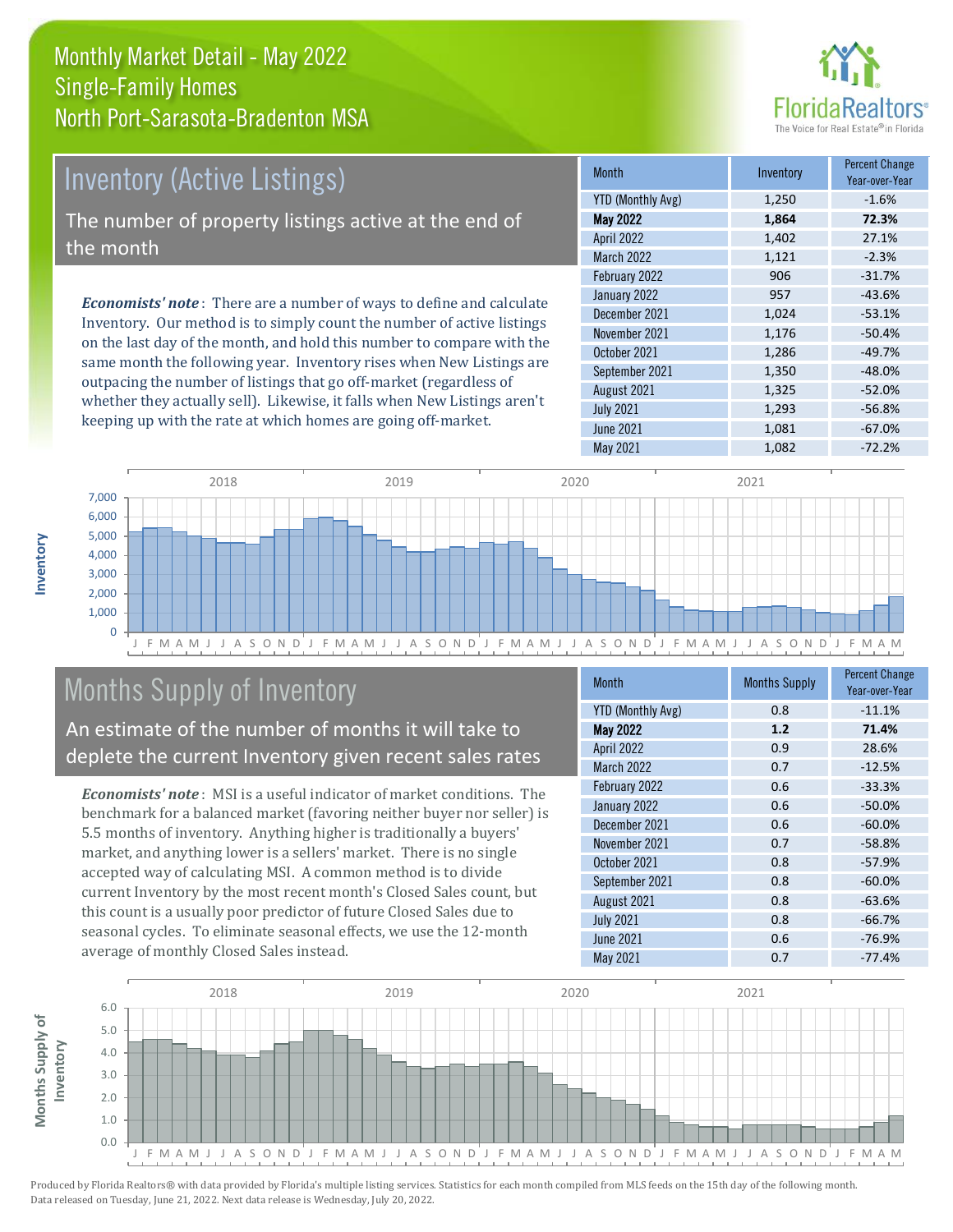# **FloridaRealtors**

## Closed Sales by Sale Price

The number of sales transactions which closed during the month

*Economists' note:* Closed Sales are one of the simplest—yet most important—indicators for the residential real estate market. When comparing Closed Sales across markets of different sizes, we recommend comparing the percent changes in sales rather than the number of sales. Closed Sales (and many other market metrics) are affected by seasonal cycles, so actual trends are more accurately represented by year-over-year changes (i.e. comparing a month's sales to the amount of sales in the same month in the previous year), rather than changes from one month to the next.





## Median Time to Contract by Sale Price The median number of days between the listing date

and contract date for all Closed Sales during the month

*Economists' note* : Like Time to Sale, Time to Contract is a measure of the length of the home selling process calculated for sales which closed during the month. The difference is that Time to Contract measures the number of days between the initial listing of a property and the signing of the contract which eventually led to the closing of the sale. When the gap between Median Time to Contract and Median Time to Sale grows, it is usually a sign of longer closing times and/or declining numbers of cash sales.

| Sale Price            | Median Time to<br>Contract | <b>Percent Change</b><br>Year-over-Year |  |
|-----------------------|----------------------------|-----------------------------------------|--|
| Less than \$50,000    | 0 Days                     | N/A                                     |  |
| \$50,000 - \$99,999   | (No Sales)                 | N/A                                     |  |
| \$100,000 - \$149,999 | 0 Days                     | $-100.0%$                               |  |
| $$150,000 - $199,999$ | 6 Days                     | 0.0%                                    |  |
| \$200,000 - \$249,999 | 6 Days                     | 0.0%                                    |  |
| \$250,000 - \$299,999 | 8 Days                     | 33.3%                                   |  |
| \$300,000 - \$399,999 | 6 Days                     | $-14.3%$                                |  |
| \$400,000 - \$599,999 | 6 Days                     | 20.0%                                   |  |
| \$600,000 - \$999,999 | 6 Days                     | 20.0%                                   |  |
| \$1,000,000 or more   | 7 Days                     | $-53.3%$                                |  |

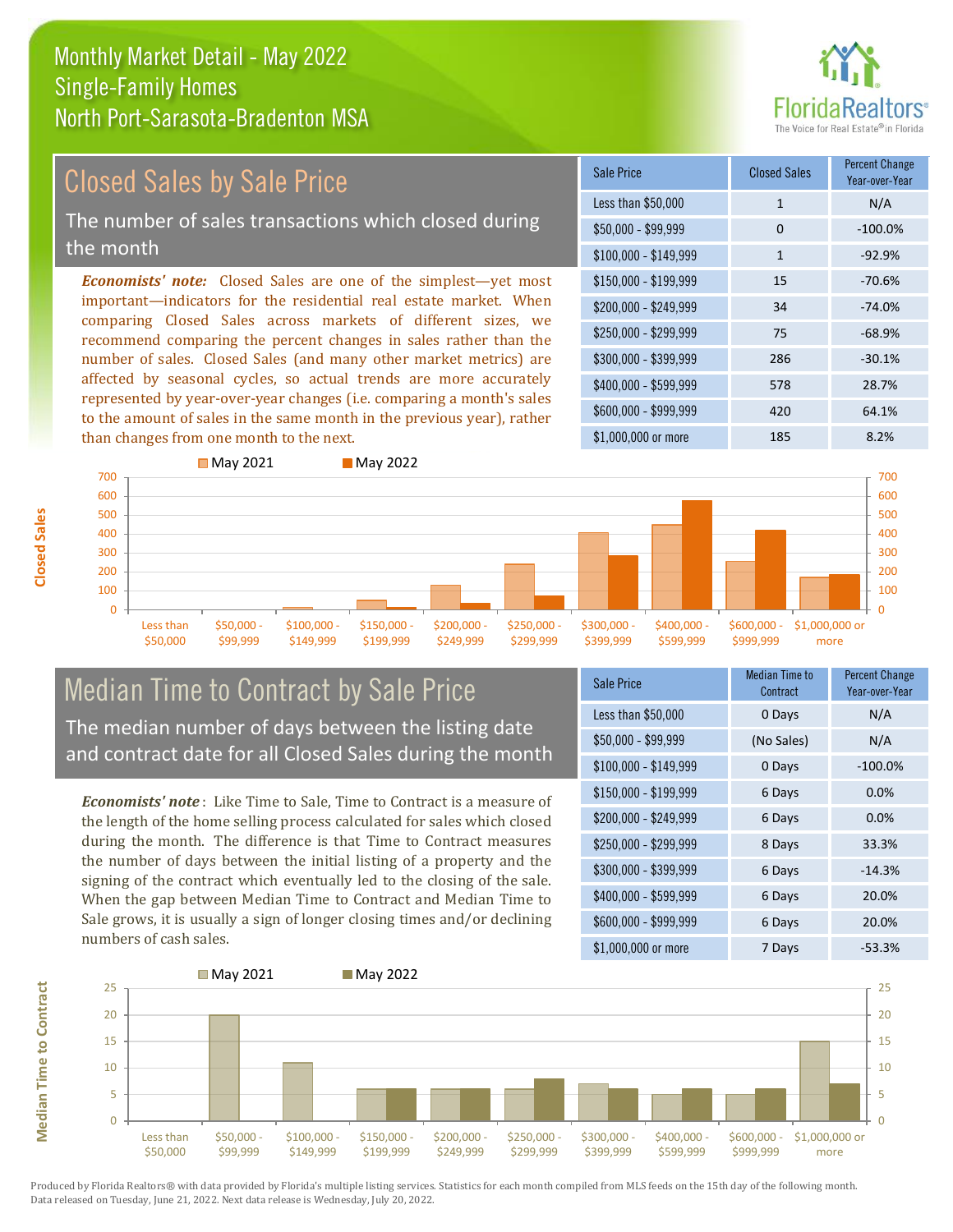

## New Listings by Initial Listing Price

The number of properties put onto the market during the month

*Economists' note:* New Listings tend to rise in delayed response to increasing prices, so they are often seen as a lagging indicator of market health. As prices rise, potential sellers raise their estimations of value—and in the most recent cycle, rising prices have freed up many potential sellers who were previously underwater on their mortgages. Note that in our calculations, we take care to not include properties that were recently taken off the market and quickly relisted, since these are not really *new* listings.





**Inventory**

|                       | ■ May 2021              |                           | ■ May 2022                |                           |                           |                           |                           |                          |                        | 800                                                       |
|-----------------------|-------------------------|---------------------------|---------------------------|---------------------------|---------------------------|---------------------------|---------------------------|--------------------------|------------------------|-----------------------------------------------------------|
|                       |                         |                           |                           |                           |                           |                           |                           |                          |                        | 700<br>600<br>500<br>400<br>300<br>200<br>100<br>$\Omega$ |
| Less than<br>\$50,000 | $$50,000 -$<br>\$99,999 | $$100,000 -$<br>\$149,999 | $$150,000 -$<br>\$199,999 | $$200,000 -$<br>\$249,999 | $$250,000 -$<br>\$299,999 | $$300,000 -$<br>\$399,999 | $$400,000 -$<br>\$599,999 | \$600,000 -<br>\$999,999 | \$1,000,000 or<br>more |                                                           |

## Inventory by Current Listing Price The number of property listings active at the end of the month

*Economists' note* : There are a number of ways to define and calculate Inventory. Our method is to simply count the number of active listings on the last day of the month, and hold this number to compare with the same month the following year. Inventory rises when New Listings are outpacing the number of listings that go off-market (regardless of whether they actually sell). Likewise, it falls when New Listings aren't keeping up with the rate at which homes are going off-market.

| <b>Current Listing Price</b> | Inventory      | <b>Percent Change</b><br>Year-over-Year |
|------------------------------|----------------|-----------------------------------------|
| Less than \$50,000           | 0              | $-100.0%$                               |
| \$50,000 - \$99,999          | $\overline{2}$ | 100.0%                                  |
| $$100,000 - $149,999$        | $\overline{2}$ | $-60.0%$                                |
| $$150,000 - $199,999$        | 14             | $-39.1%$                                |
| \$200,000 - \$249,999        | 22             | $-62.1%$                                |
| \$250,000 - \$299,999        | 46             | $-54.9%$                                |
| \$300,000 - \$399,999        | 202            | $-4.7%$                                 |
| \$400,000 - \$599,999        | 528            | 123.7%                                  |
| \$600,000 - \$999,999        | 495            | 184.5%                                  |
| \$1,000,000 or more          | 553            | 104.8%                                  |